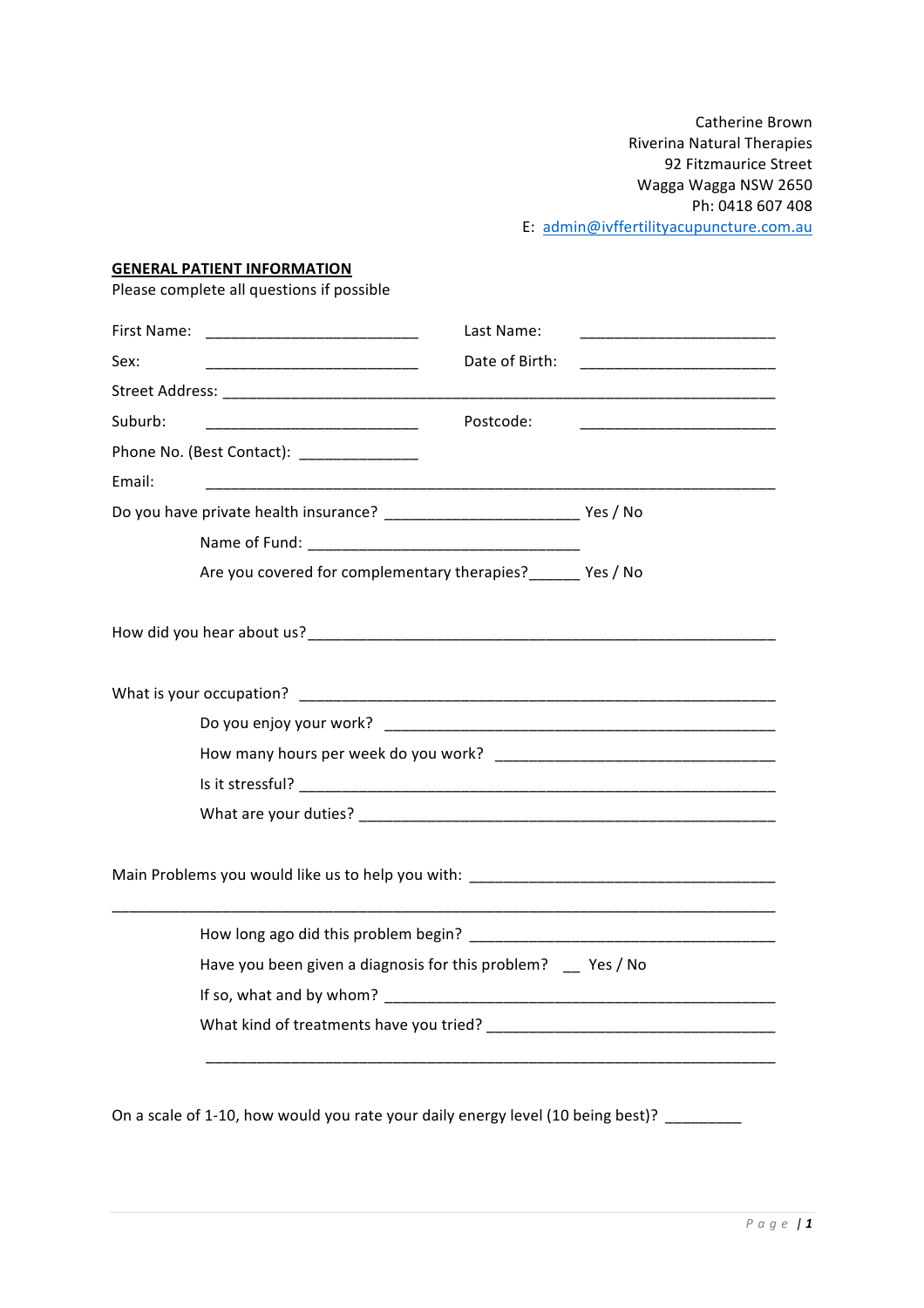| How many times per day/week?                                                                                              |          |
|---------------------------------------------------------------------------------------------------------------------------|----------|
| Are they formed, loose, constipated, or do they alternate from loose to difficult to pass?                                |          |
| Do you experience urinary frequency, urgency, burning, dribbling, retention? _____________ Yes / No                       |          |
|                                                                                                                           |          |
|                                                                                                                           |          |
| How many glasses of water do you drink in a day? ________________________________                                         |          |
| Please describe in general what you eat? (Organic, wheat, dairy, meat, veggies, fruit, pasta,<br>sandwiches, soups, etc.) |          |
|                                                                                                                           |          |
|                                                                                                                           |          |
|                                                                                                                           |          |
|                                                                                                                           |          |
|                                                                                                                           |          |
|                                                                                                                           |          |
|                                                                                                                           |          |
|                                                                                                                           |          |
| How many hours of sleep per night do you have?__________________________________                                          |          |
|                                                                                                                           |          |
|                                                                                                                           |          |
| If you were asked to describe yourself from an emotional standpoint, what would you say?                                  |          |
| ie: irritable, worrier, anxious, sad, impatient, stressed, etc. ___________________________________                       |          |
|                                                                                                                           | Yes / No |
|                                                                                                                           |          |
|                                                                                                                           |          |
|                                                                                                                           |          |
|                                                                                                                           |          |
|                                                                                                                           |          |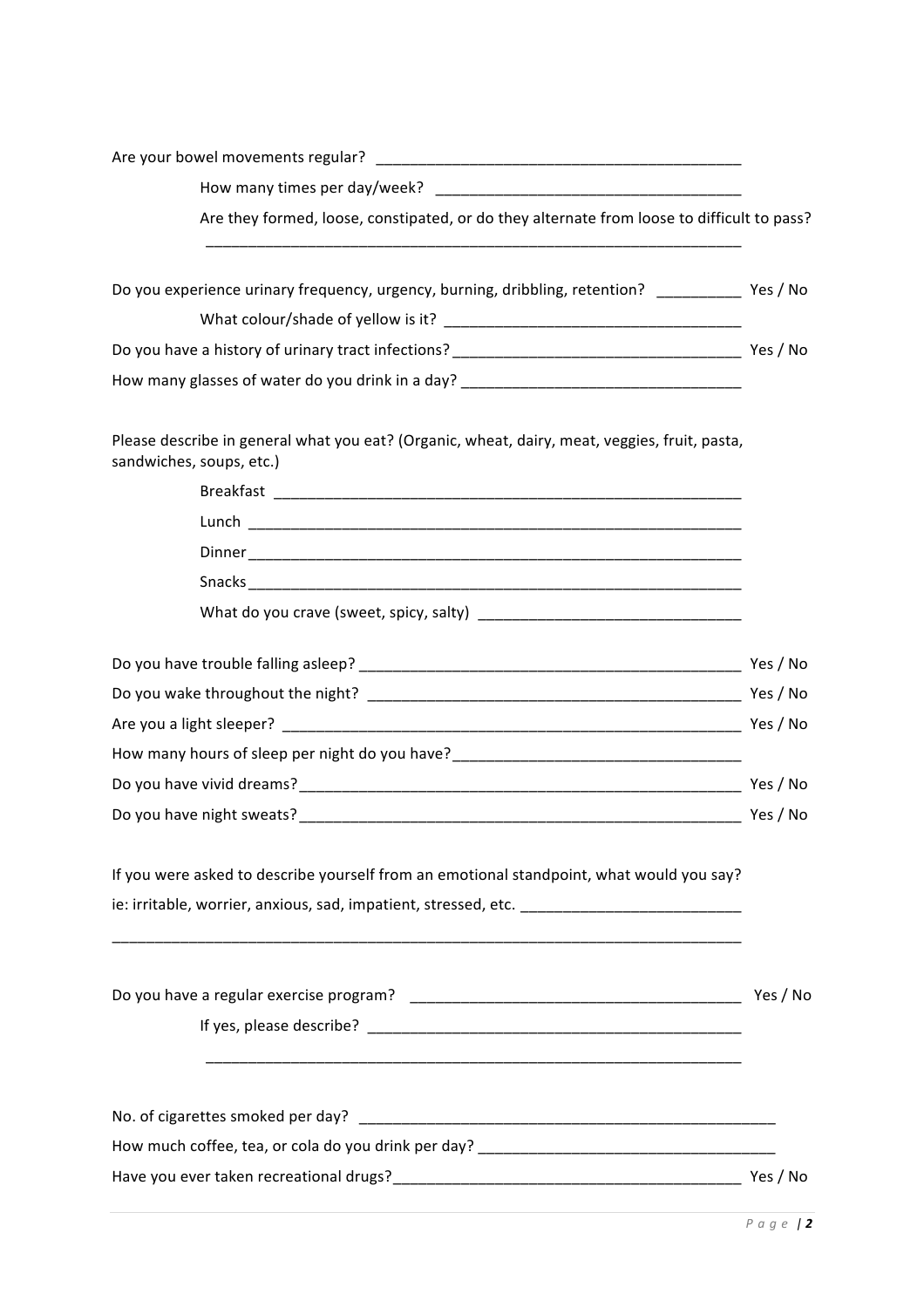| Do you still take them? | Yes / No |
|-------------------------|----------|
| Do you use alcohol?     | Yes / No |
| No. of Drinks per day?  |          |
| Do you use a hot tub?   | Yes / No |
| No. of times per week?  |          |

# **Drug Allergies**

Are you allergic to any medications that you know of? If yes, please list them below: Medication Reaction

| <b>Current Medications or Supplements</b><br><b>Medication / Supplement</b> | Dose | Frequency |  |
|-----------------------------------------------------------------------------|------|-----------|--|
|                                                                             |      |           |  |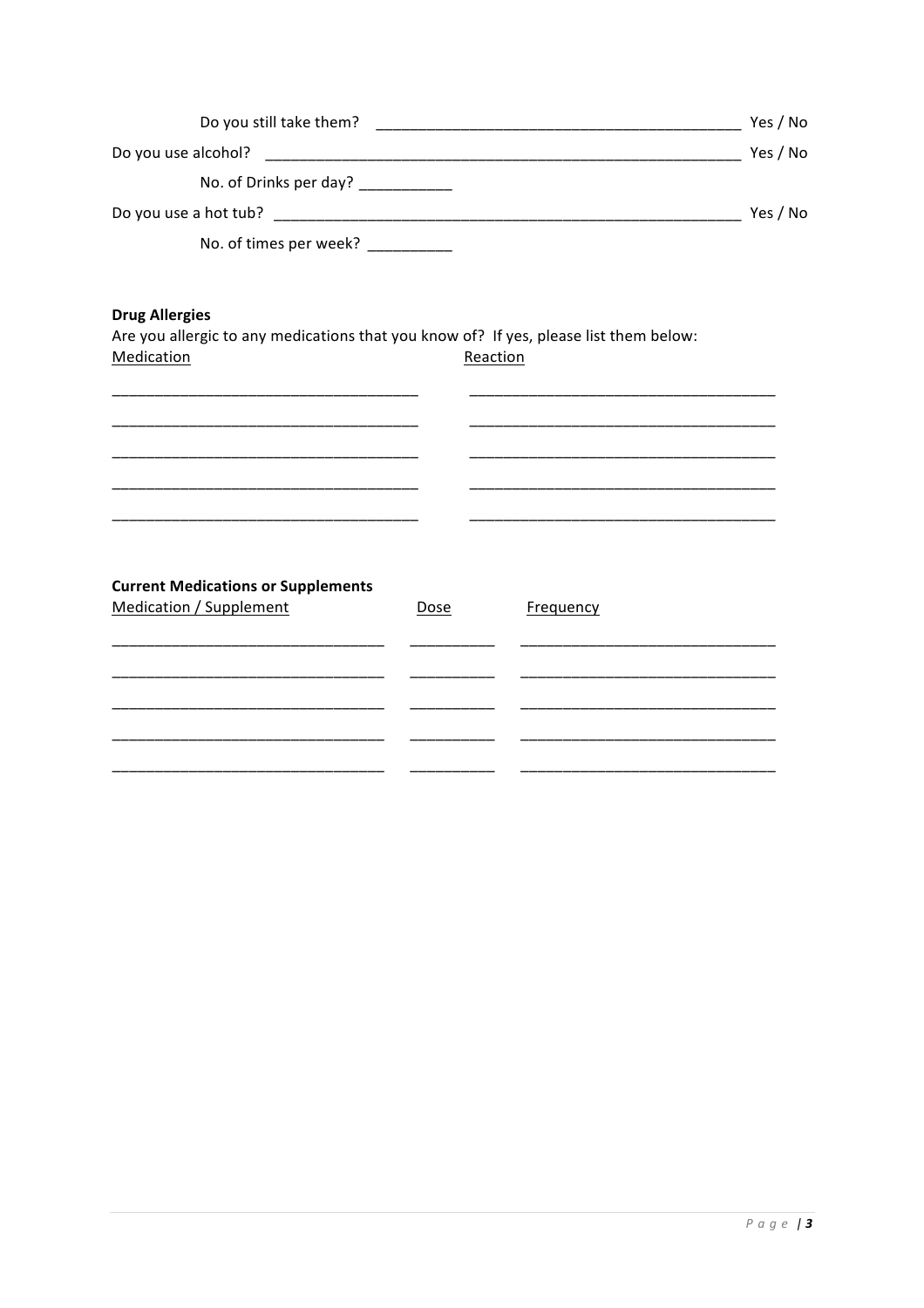## **Medical Conditions**

Please circle **Yes** for any / all that apply to you

| German Measles (Rubella) _________________Yes     |     |
|---------------------------------------------------|-----|
|                                                   |     |
| Prolonged Dizziness __________________________Yes |     |
|                                                   |     |
|                                                   |     |
|                                                   |     |
|                                                   |     |
|                                                   |     |
| Other Lung Conditions ______________________Yes   |     |
|                                                   |     |
|                                                   |     |
| Rheumatic Fever _____________________________Yes  |     |
|                                                   |     |
|                                                   |     |
|                                                   |     |
|                                                   |     |
| Intestinal Bleeding _________________________Yes  |     |
| Bleeding Tendency __________________________Yes   |     |
|                                                   |     |
|                                                   |     |
| Kidney Stones ________________________________Yes |     |
|                                                   |     |
|                                                   |     |
| <b>Bladder Infection</b>                          | Yes |
|                                                   |     |
|                                                   |     |
| Lupus Erythematosus ______________________Yes     |     |
|                                                   |     |
| Neurological Disorders ______________________Yes  |     |
|                                                   |     |
|                                                   |     |
|                                                   |     |

\_\_\_\_\_\_\_\_\_\_\_\_\_\_\_\_\_\_\_\_\_\_\_\_\_\_\_\_\_\_\_\_\_\_\_\_\_\_\_\_\_\_\_\_\_\_\_\_\_\_\_\_\_\_\_\_\_\_\_\_\_\_\_\_\_\_\_\_\_\_\_\_\_\_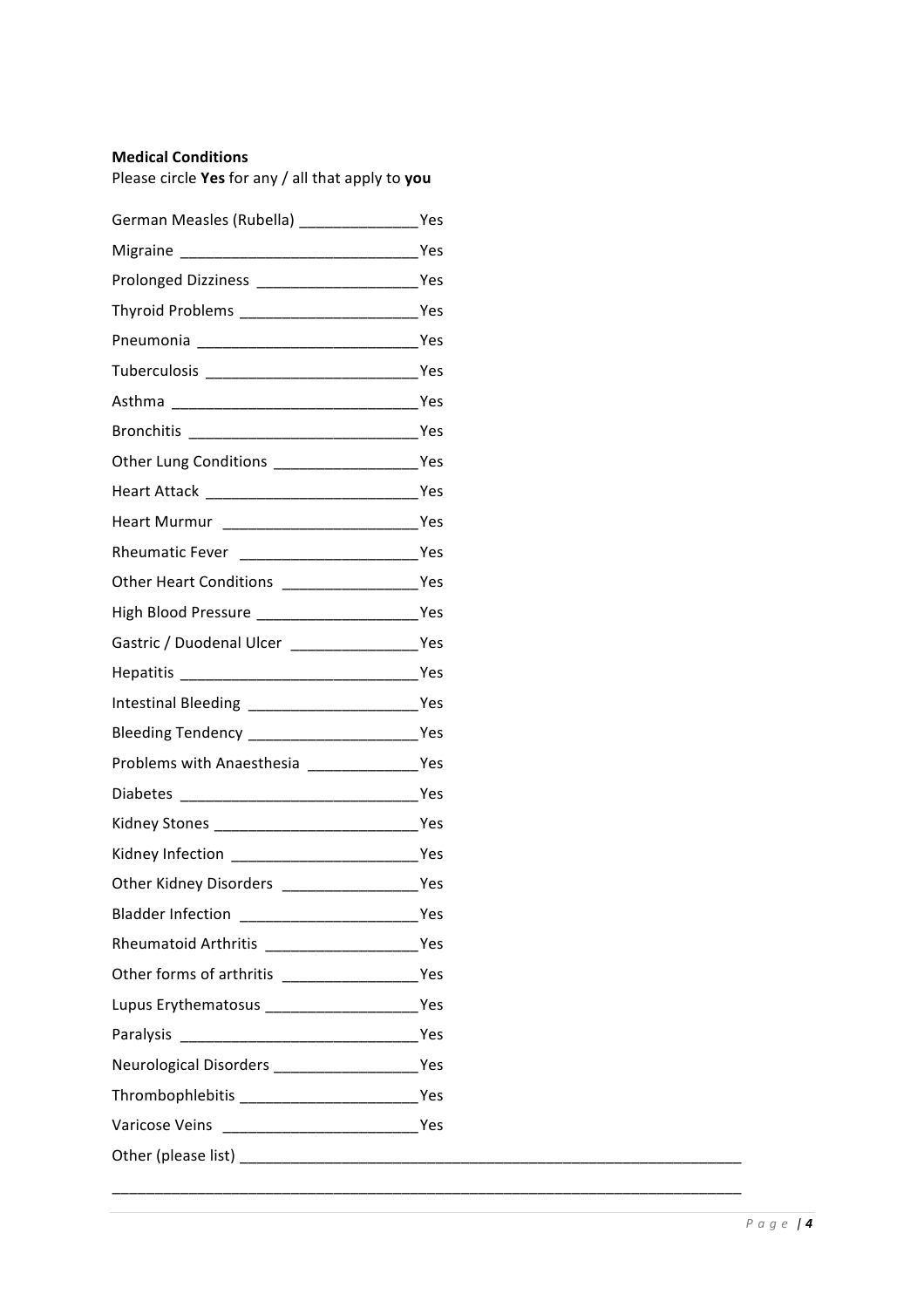| <b>Previous Surgeries</b><br>Have you ever had surgery? |      | Yes / No. If yes, please complete this section |         |
|---------------------------------------------------------|------|------------------------------------------------|---------|
| Procedure                                               | Date | Indication                                     | Outcome |
|                                                         |      |                                                |         |
|                                                         |      |                                                |         |
|                                                         |      |                                                |         |

# **FAMILY MEDICAL HISTORY**

Is there a history of any of the following conditions in the family? Please select any / all that apply

| <b>Medical Condition</b>                                                                                                                                                                                                       | Select | <b>Details</b> |
|--------------------------------------------------------------------------------------------------------------------------------------------------------------------------------------------------------------------------------|--------|----------------|
|                                                                                                                                                                                                                                | Yes    |                |
| Heart Disease _____________________                                                                                                                                                                                            | Yes    |                |
| High Blood Pressure _____________                                                                                                                                                                                              | Yes    |                |
| Kidney Disease __________________                                                                                                                                                                                              | Yes    |                |
| Multiple Births _________________                                                                                                                                                                                              | Yes    |                |
| Mental Retardation_______________                                                                                                                                                                                              | Yes    |                |
|                                                                                                                                                                                                                                | Yes    |                |
| Inherited Diseases_________________                                                                                                                                                                                            | Yes    |                |
| Rheumatoid Arthritis ___________                                                                                                                                                                                               | Yes    |                |
| Mental Illness ___________________                                                                                                                                                                                             | Yes    |                |
|                                                                                                                                                                                                                                | Yes    |                |
| Allergies (ie: Food, Dust) ________                                                                                                                                                                                            | Yes    |                |
| Drug Abuse ______________________                                                                                                                                                                                              | Yes    |                |
| Thyroid Disease__________________                                                                                                                                                                                              | Yes    |                |
| Lupus Erythmatosis________________                                                                                                                                                                                             | Yes    |                |
| Blood Disorders_________________                                                                                                                                                                                               | Yes    |                |
| Breast Cancer _____________________                                                                                                                                                                                            | Yes    |                |
| Ovarian Cancer _________________                                                                                                                                                                                               | Yes    |                |
| Uterine Cancer __________________                                                                                                                                                                                              | Yes    |                |
| Other Cancer_____________________                                                                                                                                                                                              | Yes    |                |
| Sickle Cell Disease _________________                                                                                                                                                                                          | Yes    |                |
| Cystic Fibrosis ____________________                                                                                                                                                                                           | Yes    |                |
|                                                                                                                                                                                                                                | Yes    |                |
| Other the contract of the contract of the contract of the contract of the contract of the contract of the contract of the contract of the contract of the contract of the contract of the contract of the contract of the cont | Yes    |                |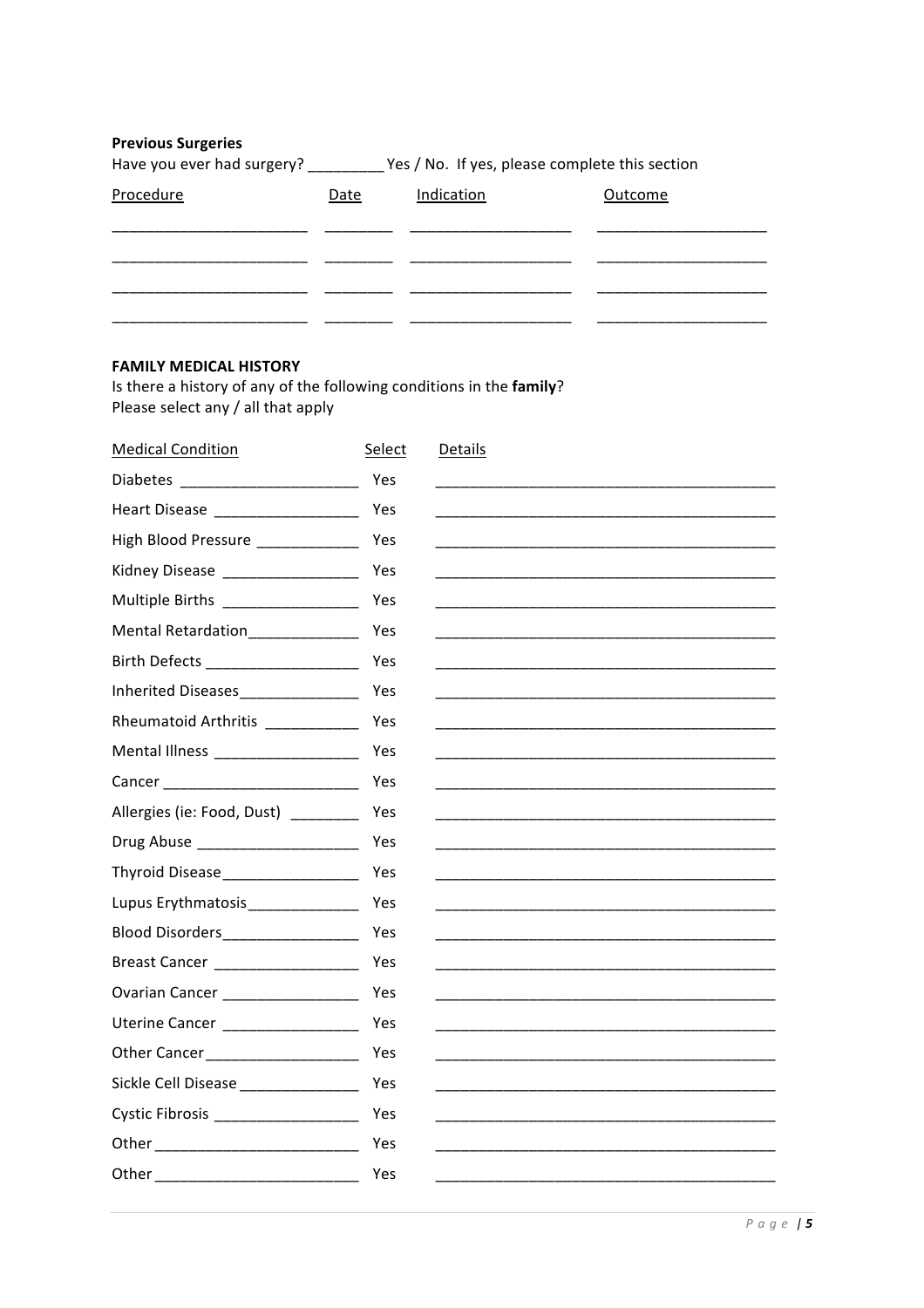### **MALE PATIENT SPECIFIC INFORMATION**

Please select any / all that apply to you?

# **Kidney Yin / Jing Deficiency**

| Do you have a lower back weakness, soreness or pain or knee problems?         | Yes / No |
|-------------------------------------------------------------------------------|----------|
| Do you have ringing in your ears or dizziness? Is your hair prematurely grey? | Yes / No |
| Do you have dark circles around or under your eyes?                           | Yes / No |
| Do you have night sweats or heat up at night?                                 | Yes / No |
| Are you prone to hot flushes?                                                 | Yes / No |
| Do you experience fear in your life?                                          | Yes / No |

# **Kidney Yang Deficiency**

| Is your lower back sore or weak?                                         | Yes / No |
|--------------------------------------------------------------------------|----------|
| Are your feet and hands cold?                                            | Yes / No |
| Are you typically colder than those around you?                          | Yes / No |
| Is your libido low?                                                      | Yes / No |
| Do you wake at night / early in the morning because you have to urinate? | Yes / No |
| Do you urinate frequently and is the urine diluted?                      | Yes / No |
|                                                                          | Yes / No |
| Feel tired after sex / ejaculating?                                      | Yes / No |

## **Spleen Qi Deficiency**

|                                                                                                    | Yes / No |
|----------------------------------------------------------------------------------------------------|----------|
|                                                                                                    |          |
|                                                                                                    |          |
|                                                                                                    |          |
|                                                                                                    |          |
|                                                                                                    |          |
|                                                                                                    |          |
|                                                                                                    |          |
|                                                                                                    |          |
|                                                                                                    |          |
|                                                                                                    |          |
|                                                                                                    |          |
|                                                                                                    |          |
|                                                                                                    |          |
| Do you feel dizzy or light headed, or have visual changes when you stand up fast? _______ Yes / No |          |
|                                                                                                    |          |
|                                                                                                    |          |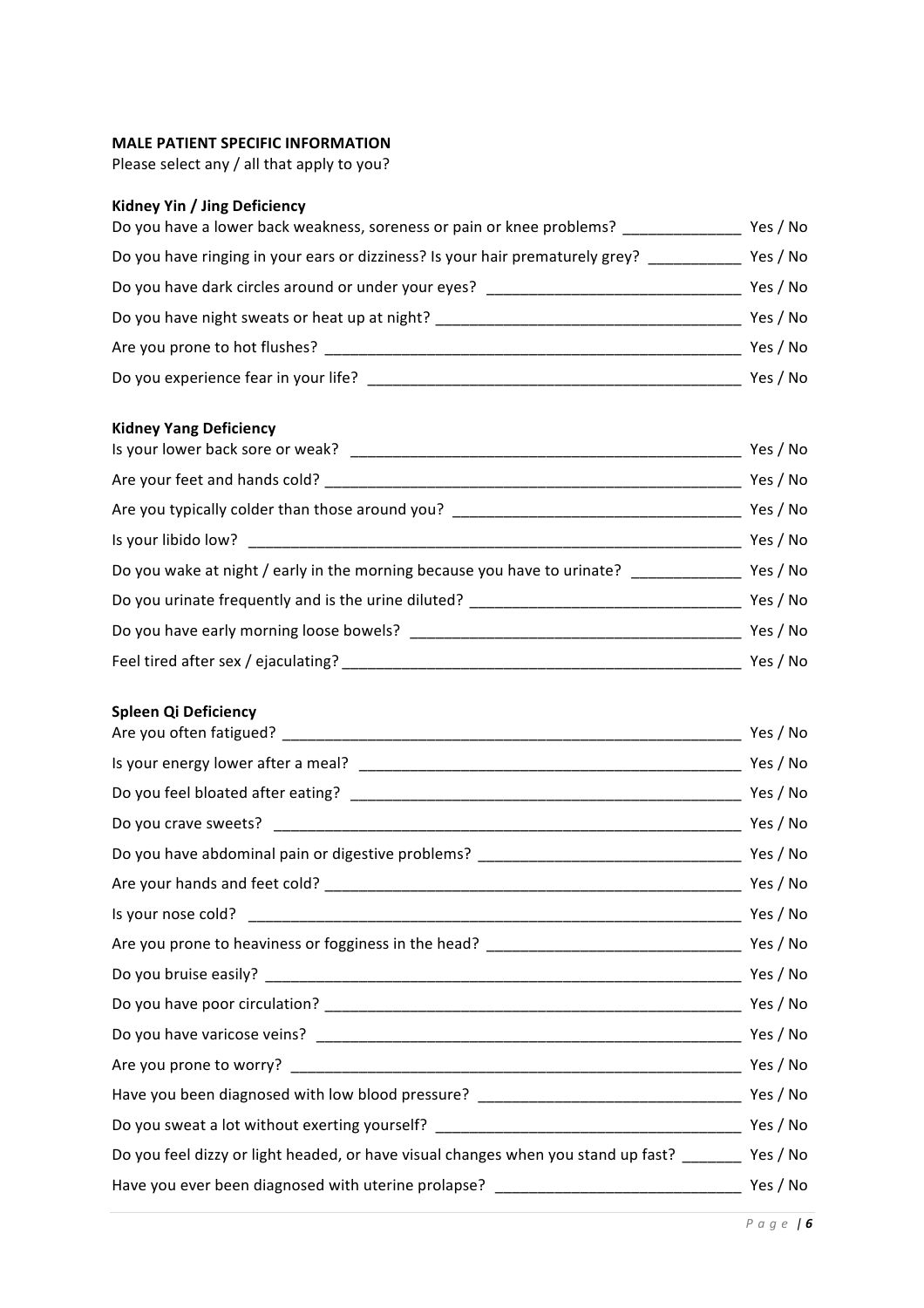| Are you often sick or do you have allergies? | Yes / No |
|----------------------------------------------|----------|
| Have you been diagnosed with anaemia?        | Yes / No |
| Do you have haemorrhoids or polyps?          | Yes / No |

## **Blood Deficiency**

|                                                                                  | Yes / No |
|----------------------------------------------------------------------------------|----------|
| Are you prone to getting chapped lips?                                           | Yes / No |
| Are your fingernails or toenails brittle?                                        | Yes / No |
|                                                                                  | Yes / No |
|                                                                                  | Yes / No |
|                                                                                  | Yes / No |
| Do you get dizzy or light headed around your period? ___________________________ | Yes / No |
|                                                                                  | Yes / No |
| Do you experience palpitations (feel your heart beat in your chest)?             | Yes / No |

# **Blood!Stasis!**

| Do you experience periodic numbness of your hand or feet? | Yes / No |
|-----------------------------------------------------------|----------|
| Do you have varicose veins or spider veins?               | Yes / No |
| Is your lower abdomen tender to palpation (touch)?        | Yes / No |
| Do you have dark spots in your vision?                    | Yes / No |

# **Liver Qi Stagnation**

| Are you prone to emotional depression?                                  | Yes / No |
|-------------------------------------------------------------------------|----------|
| Are you prone to anger or rage?                                         | Yes / No |
| Do you have difficulty falling asleep at night?                         | Yes / No |
| Do you experience heartburn or wake up with bitter taste in your mouth? | Yes / No |
| Do you have cold hands and / or feet?                                   | Yes / No |

# **Heart Deficiency**

| Yes / No |
|----------|
| Yes / No |
| Yes / No |
| Yes / No |
| Yes / No |
| Yes / No |
| Yes / No |
|          |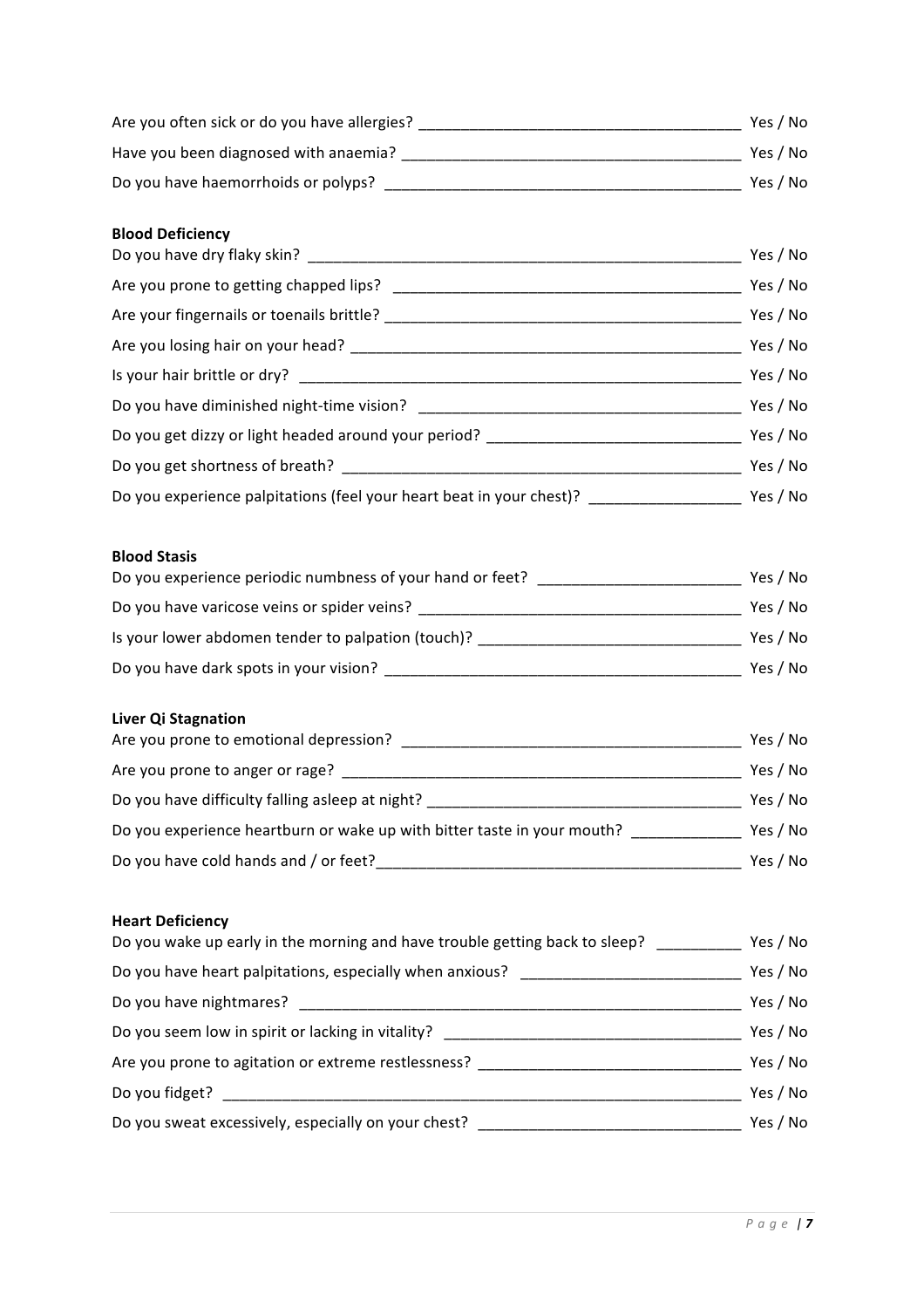## **Excess Heat**

| Is your pulse rate rapid?                         | Yes / No |
|---------------------------------------------------|----------|
| Are your mouth and throat usually dry?            | Yes / No |
| Are you thirsty for cold drinks most of the time? | Yes / No |
| Do you often feel warmer than those around you?   | Yes / No |
| Do you wake up seating or have hot flushes?       | Yes / No |
| Do you break out with red acne?                   | Yes / No |

#### **Dampness!**

| Do you feel tired and sluggish after a meal?   | Yes / No |
|------------------------------------------------|----------|
| Do you have cystic or pustular acne?           | Yes / No |
| Do you have oedema / swelling?                 | Yes / No |
| Do your joints ache, especially with movement? | Yes / No |
| Are you overweight?                            | Yes / No |
| Do you have damp, sticky, unformed stools?     | Yes / No |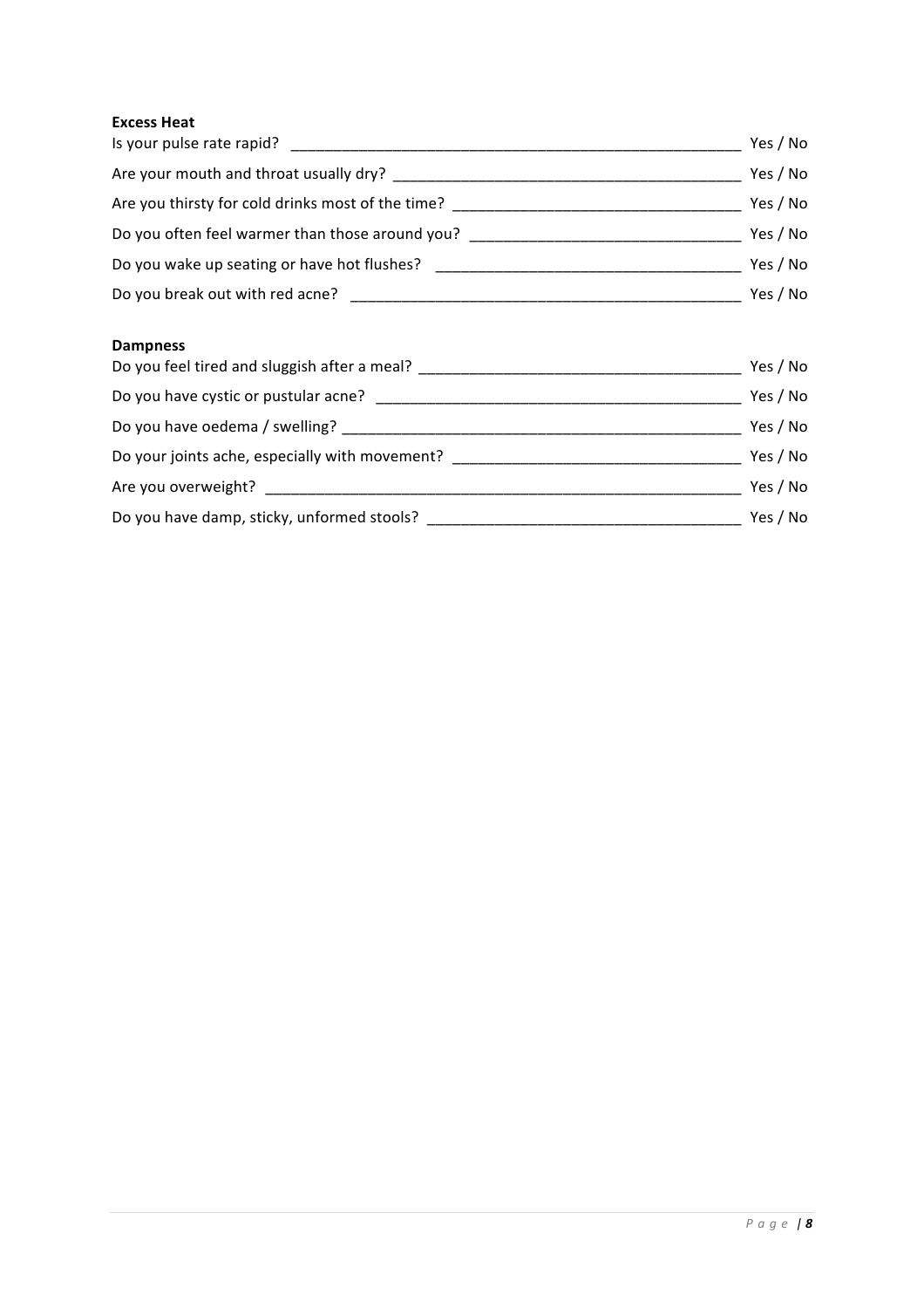#### **MEDICAL!HISTORY**

| Have you initiated any pregnancies in the past <b>container and the set of the set of the set of the set of the set of the set of the set of the set of the set of the set of the set of the set of the set of the set of the se</b> | Yes / No |
|--------------------------------------------------------------------------------------------------------------------------------------------------------------------------------------------------------------------------------------|----------|
|                                                                                                                                                                                                                                      |          |
| Number with current partner?<br>The contract of the contract of the contract of the contract of the contract of the contract of the contract of the contract of the contract of the contract of the contract of the contract of      |          |
| When was the most recent pregnancy?                                                                                                                                                                                                  |          |
|                                                                                                                                                                                                                                      | Yes / No |
| If yes, when? $\blacksquare$                                                                                                                                                                                                         |          |

| Provide the following results of the analysis: |  |  |
|------------------------------------------------|--|--|
| Volume                                         |  |  |
|                                                |  |  |
|                                                |  |  |
|                                                |  |  |
| pH                                             |  |  |
|                                                |  |  |
|                                                |  |  |

Please provide copies of all sperm test analysis

# Have you ever had any of the following tests or procedures?

| <b>Test / Procedure</b>  | Date | <b>Result</b>                                                   | Comment |
|--------------------------|------|-----------------------------------------------------------------|---------|
| <b>FGS</b>               |      |                                                                 |         |
| LG                       |      |                                                                 |         |
| Testosterone             |      | ___________                                                     |         |
| <b>TSH</b>               |      |                                                                 |         |
| Anti-sperm antibodies    |      |                                                                 |         |
| Vasectomy                |      |                                                                 |         |
| Vasectomy Reversal       |      | <u> 1960 - Johann John Harrison, mars eta bainar eta erroma</u> |         |
| <b>Testicular biopsy</b> |      |                                                                 |         |
| Varicocele ligation      |      |                                                                 |         |
| Undescended testicle     |      | __________                                                      |         |

How long have you and your partner been trying to conceive? \_\_\_\_\_\_\_\_\_\_\_\_\_\_\_\_\_\_\_\_ Are you currently undergoing assisted reproductive fertility treatments (IUI, IVF, ICSI, Superovulation,!etc.)!!\_\_\_\_\_\_\_\_\_\_\_\_\_\_\_\_\_\_\_\_\_\_\_\_\_\_\_\_\_\_\_\_\_\_\_\_\_\_\_\_\_\_\_\_\_\_\_\_\_\_\_\_\_\_\_\_ Yes!/ No If!yes,!at!what!Clinic? \_\_\_\_\_\_\_\_\_\_\_\_\_\_\_\_\_\_\_\_\_\_\_\_\_\_\_\_\_\_\_\_\_\_\_\_\_\_\_\_\_\_\_\_\_\_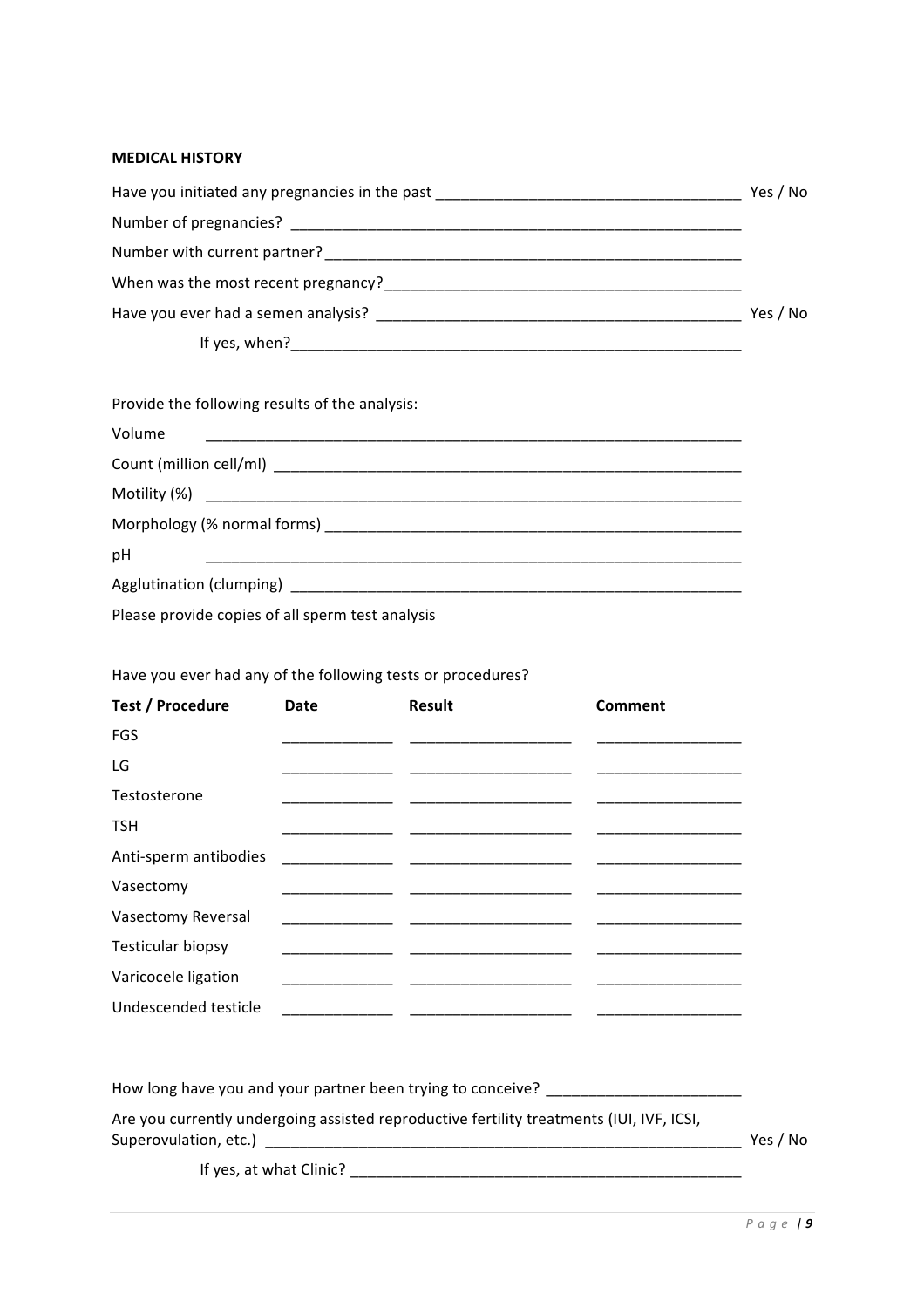| Below Normal / Normal                                                                                    |          |
|----------------------------------------------------------------------------------------------------------|----------|
|                                                                                                          |          |
| Have you ever been diagnosed with a varicocele _________________________________                         | Yes / No |
|                                                                                                          | Yes / No |
| Do you have difficulty getting / maintaining an erection during sex? __________________________ Yes / No |          |
|                                                                                                          |          |
|                                                                                                          |          |
|                                                                                                          | Yes / No |
|                                                                                                          |          |
|                                                                                                          |          |
|                                                                                                          |          |
| Have you had exposure to any known environmental toxins or hormones? ________________ Yes / No           |          |
|                                                                                                          |          |
| Do you regularly experience nocturnal emission? ________________________________                         | Yes / No |
| Do you currently have any prostate conditions? _________________________________                         | Yes / No |
|                                                                                                          |          |
|                                                                                                          |          |
| Have you been checked for a blockage of your reproductive tract? ______________________________ Yes / No |          |
|                                                                                                          |          |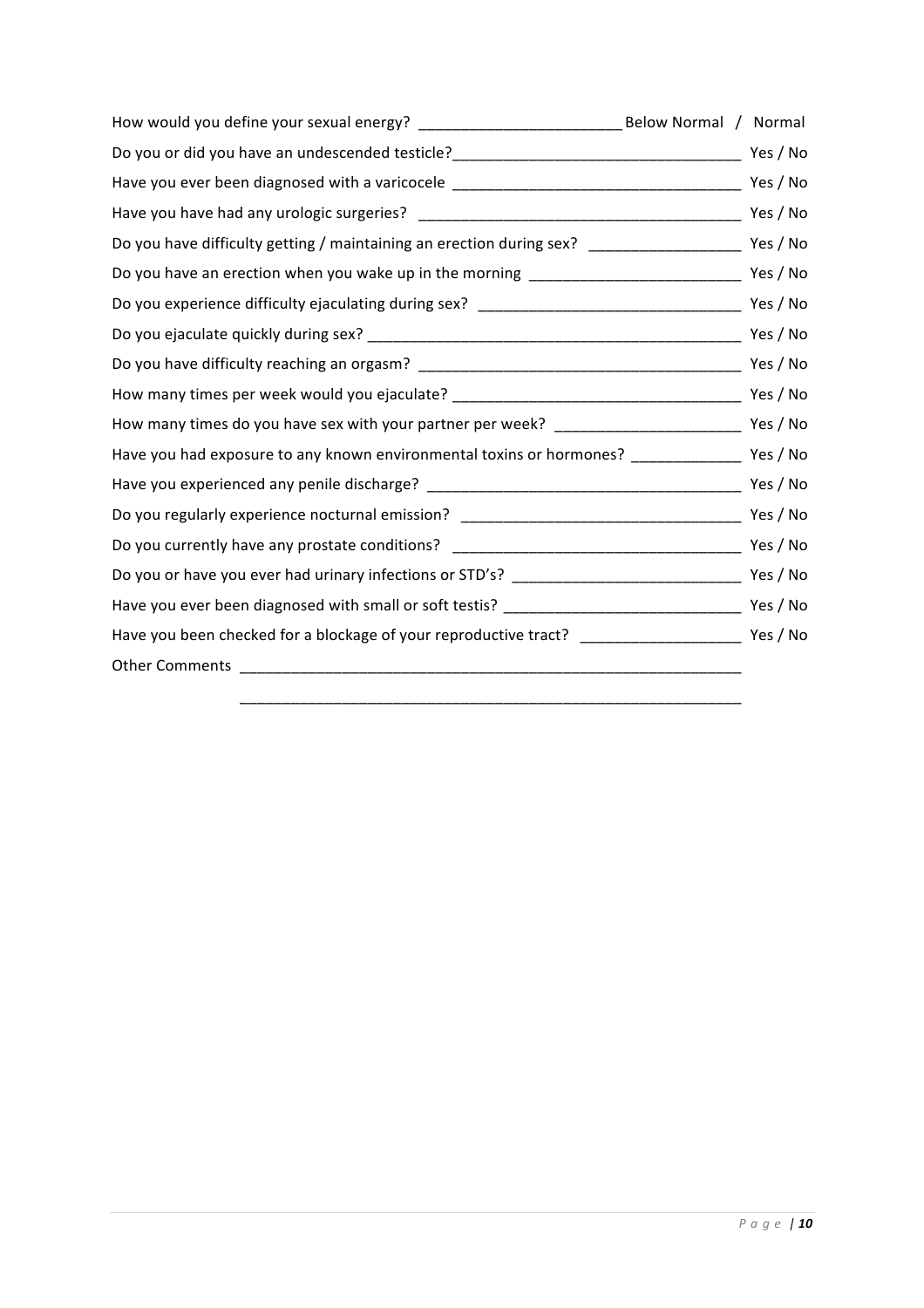Catherine Brown Riverina Natural Therapies 92 Fitzmaurice Street Wagga Wagga NSW 2650 Ph: 0418 607 408 E: admin@ivffertilityacupuncture.com.au

# **CANCELLATION & RESCHEDULING POLICY CLIENT AGREEMENT**

Welcome to Fertile Qi, we are delighted to have you as a patient & look forward to providing you with the highest quality care. We understand there are times when you may need to cancel and /'or'reschedule'your'appointment'and'we'are'pleased'to'accommodate'your'needs.

However due to increasing demand for our services we are implementing a cancellation fee. Therefore, it is our policy that all cancellations and / or rescheduled appointments are to please take place 24 hours prior to the date of your originally scheduled appointment.

If you are reasonably unable to fulfil these requirements or you miss a booked appointment, 50% of the scheduled service fee will be charged and an account issued.

This policy allows us time to schedule another patient that would also benefit from treatment. Thank you for your understanding.

Full Name

Signature

Date'''\_\_\_\_\_\_\_\_\_\_\_\_\_\_\_\_\_\_\_\_\_\_\_\_\_\_\_\_\_\_\_\_\_\_\_\_\_\_\_\_\_\_\_\_\_\_\_\_\_\_\_\_\_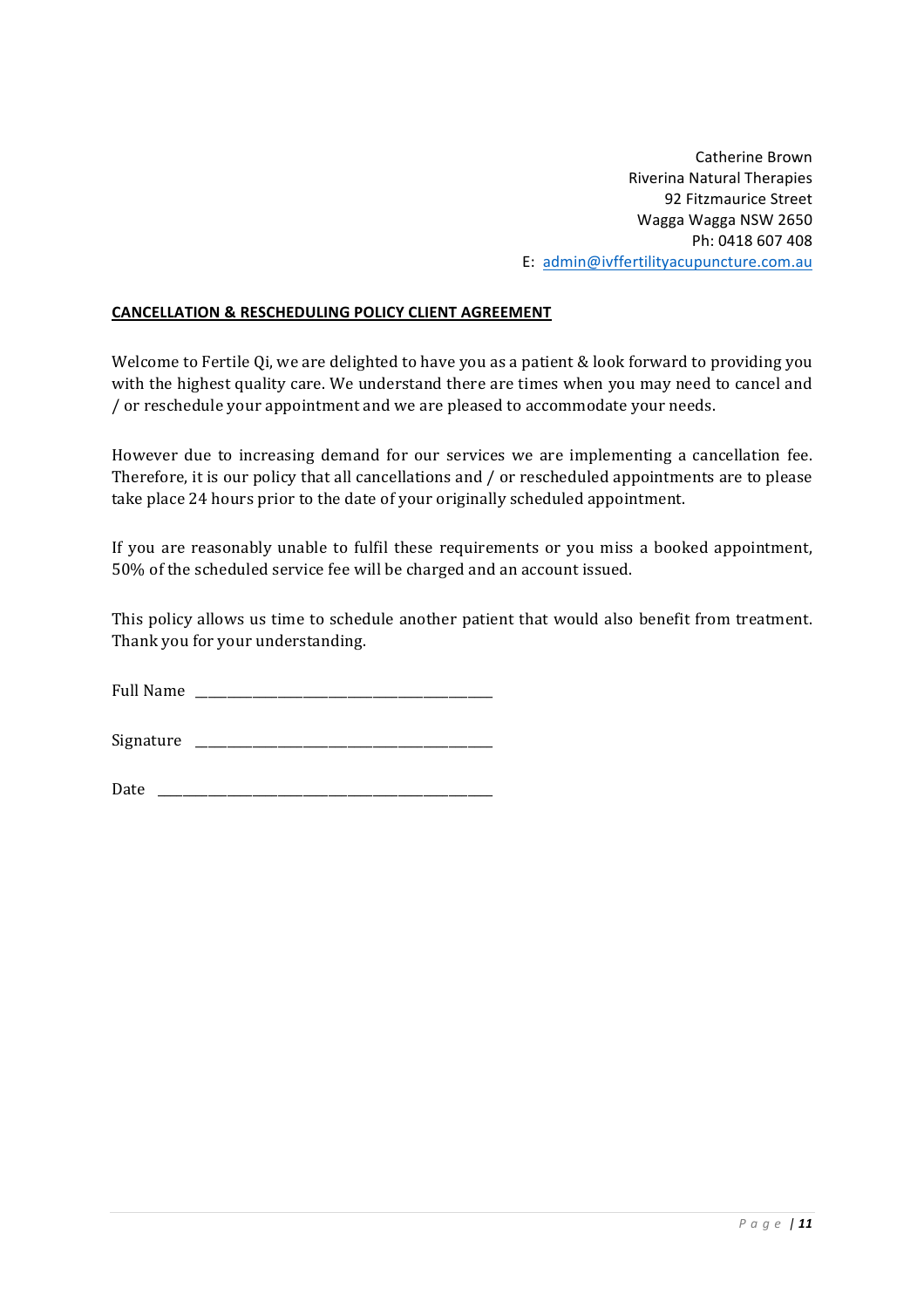Catherine Brown Riverina Natural Therapies 92 Fitzmaurice Street Wagga Wagga NSW 2650 Ph: 0418 607 408 E: admin@ivffertilityacupuncture.com.au

### **INFORMED CONSENT FORM**

The therapies offered by Catherine Brown Practitioner of Traditional Chinese Medicine have a long history of safe practice, however here are some risks associated with any sort of treatment. Below is a list of potential risks associated with the Traditional Chinese Medicine therapies. All treatments will be explained to you before commencement. The best way to reduce the chance or risk is to answer all questions about your health fully and honesty, if you require further information or have specific questions please ask.

| <b>Outline of</b><br>possible risk | <b>Therapy</b>                                    | Strategies to minimise possible risk                                                                                                                                                                                                                                                                                                                                                                                     |
|------------------------------------|---------------------------------------------------|--------------------------------------------------------------------------------------------------------------------------------------------------------------------------------------------------------------------------------------------------------------------------------------------------------------------------------------------------------------------------------------------------------------------------|
| Pain                               | Acupuncture<br>Cupping<br>Electro-<br>Acupuncture | Tell your practitioner if you have sensitive skin<br>and become uncomfortable or experience pain<br>during treatment.                                                                                                                                                                                                                                                                                                    |
| <b>Bruising</b>                    | Acupuncture<br>Cupping<br>Electro-<br>Acupuncture | Tell your practitioner if you bruise easily or<br>have a bleeding disorder. Cupping may leave<br>bruises that are usually painless and may last<br>over a week. It is important to tell the<br>practitioner if bruises in the area being cupped<br>are cosmetically unacceptable.                                                                                                                                        |
| Infection                          | Acupuncture<br>Cupping                            | It is possible to develop an infection whenever<br>the skin is punctured so please inform the<br>practitioner if you have a known immune<br>deficiency so special precautions can be taken.<br>Pre-sterilised single use needles are used in<br>this clinic.                                                                                                                                                             |
| <b>Burn</b>                        | Moxibustion<br>Heat lamp                          | Please advise the practitioner if you have<br>sensitive skin<br>and if heat used during<br>treatment is uncomfortable.                                                                                                                                                                                                                                                                                                   |
| Relaxed<br>or<br>Sleepy            | Acupuncture<br>Cupping<br>Moxibustion             | It is common to feel relaxed or sleepy after<br>treatment therefore avoid getting up quickly<br>from the treatment table and give yourself time<br>to adjust after the treatment before driving or<br>using stairs. Avoid driving immediately if you<br>feel sleepy.                                                                                                                                                     |
| Herb<br>Drug<br>Interactions       | Herbal Medicine                                   | It is important to tell the practitioner about all<br>medications<br>and<br>herbal<br>or<br>nutritional<br>supplements that you are currently taking or<br>have recently stopped taking, as interactions<br>between herbal medicine & Western medicine<br>are possible.<br>medicine<br>Chinese herbal<br>&<br>supplements<br>prescribed are considered safe although some<br>maybe toxic in large doses or inappropriate |